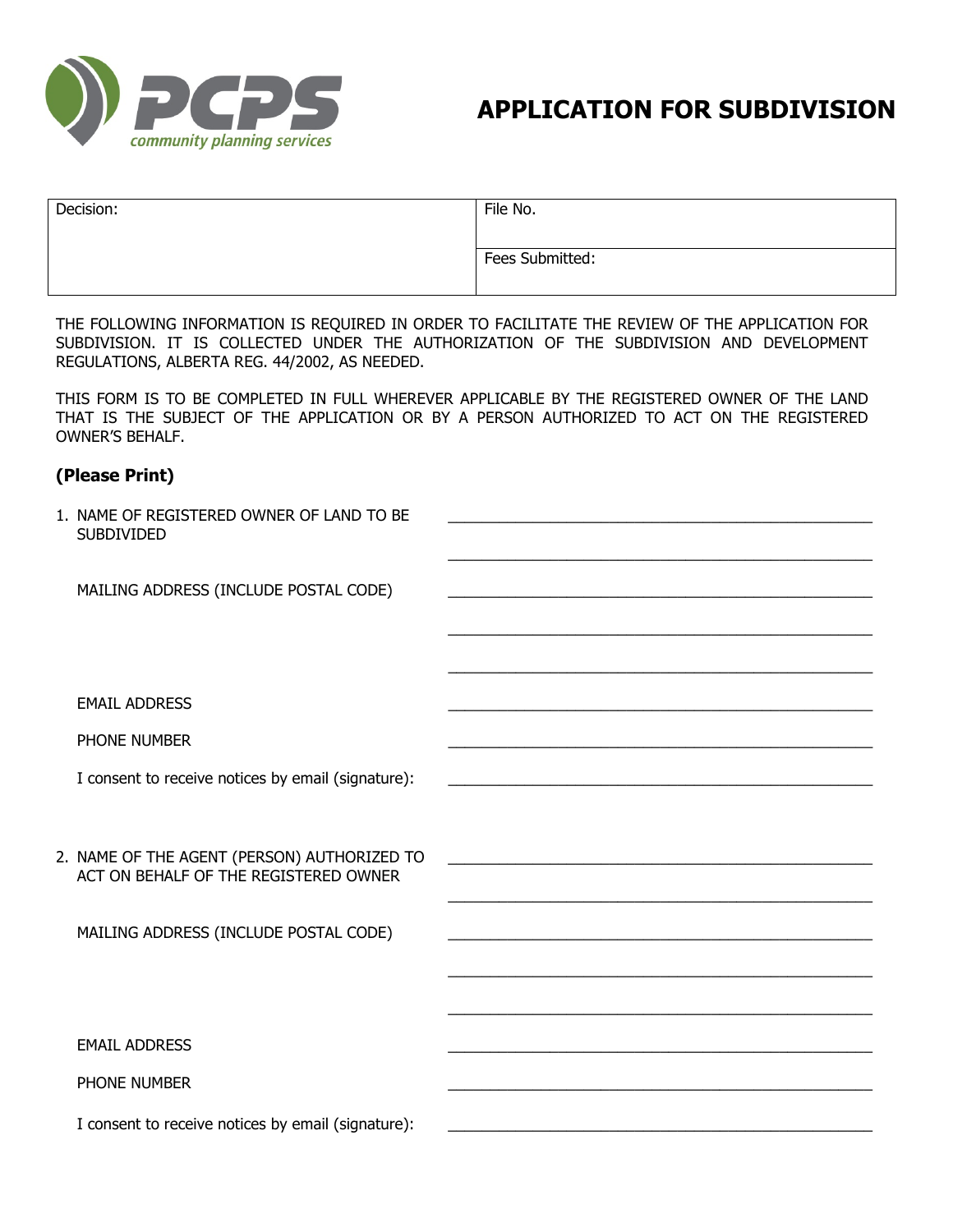|                                                                                                                                            |    | 3. LEGAL DESCRIPTION AND AREA OF LAND TO BE SUBDIVIDED                                                                    |  |  |  |
|--------------------------------------------------------------------------------------------------------------------------------------------|----|---------------------------------------------------------------------------------------------------------------------------|--|--|--|
|                                                                                                                                            |    | All/part of the ________ 1/4 Sec. ____ Twp. ____ Range ____ West of the ____ Meridian                                     |  |  |  |
|                                                                                                                                            |    | Being all/part of Lot _________ Block ________ Reg. Plan No. ____________________ C.O.T. No. _________________            |  |  |  |
|                                                                                                                                            |    | Area of the above parcel of land to be subdivided __________________________ hectares                                     |  |  |  |
|                                                                                                                                            |    | 4. LOCATION OF LAND TO BE SUBDIVIDED                                                                                      |  |  |  |
| The land is situated in the municipality of<br>The land is situated in the municipality of<br>а.                                           |    |                                                                                                                           |  |  |  |
|                                                                                                                                            |    | b. Is the land situated immediately adjacent to the municipal boundary? $\square$ Yes $\square$ No                        |  |  |  |
|                                                                                                                                            |    |                                                                                                                           |  |  |  |
|                                                                                                                                            |    |                                                                                                                           |  |  |  |
| Is the land situated within 1.6 kilometers of the centre line of a highway right of way? $\Box$ Yes $\Box$ No<br>c.                        |    |                                                                                                                           |  |  |  |
|                                                                                                                                            |    | If "yes", the Highway is No. $\frac{1}{\sqrt{1-\frac{1}{2}}}\left\lfloor \frac{1}{2}\right\rfloor$                        |  |  |  |
|                                                                                                                                            | d. | Does the proposed parcel contain or is it adjacent to a river, stream, lake or other body of water, or by a               |  |  |  |
| drainage ditch or canal?                                                                                                                   |    |                                                                                                                           |  |  |  |
|                                                                                                                                            |    | $\Box$                                                                                                                    |  |  |  |
| Is the proposed parcel within 1.5 km of a sour gas facility? $\Box$ Yes $\Box$ No<br>е.                                                    |    |                                                                                                                           |  |  |  |
|                                                                                                                                            | f. | Is there an oil/gas facility, or other related facility, in the proposed subdivision? $\square$ Yes $\square$ No          |  |  |  |
| DESCRIBE EXISTING AND PROPOSED USE OF LAND TO BE SUBDIVIDED<br>5.                                                                          |    |                                                                                                                           |  |  |  |
|                                                                                                                                            | а. | Existing use of the land                                                                                                  |  |  |  |
|                                                                                                                                            | b. |                                                                                                                           |  |  |  |
|                                                                                                                                            | c. |                                                                                                                           |  |  |  |
| 6.                                                                                                                                         |    | PHYSICAL CHARACTERISTICS OF LAND TO BE SUBDIVIDED (WHERE APPROPRIATE)                                                     |  |  |  |
|                                                                                                                                            | а. |                                                                                                                           |  |  |  |
|                                                                                                                                            |    |                                                                                                                           |  |  |  |
|                                                                                                                                            | b. | Describe the nature of the vegetation and water on the land (brush, shrubs, tree stands, woodlots, sloughs, creeks, etc.) |  |  |  |
| Describe the kind of soil on the land (sandy, loam, clay, etc.) [14] Describe the kind of soil on the land (sandy, loam, clay, etc.)<br>c. |    |                                                                                                                           |  |  |  |

 $\_$  ,  $\_$  ,  $\_$  ,  $\_$  ,  $\_$  ,  $\_$  ,  $\_$  ,  $\_$  ,  $\_$  ,  $\_$  ,  $\_$  ,  $\_$  ,  $\_$  ,  $\_$  ,  $\_$  ,  $\_$  ,  $\_$  ,  $\_$  ,  $\_$  ,  $\_$  ,  $\_$  ,  $\_$  ,  $\_$  ,  $\_$  ,  $\_$  ,  $\_$  ,  $\_$  ,  $\_$  ,  $\_$  ,  $\_$  ,  $\_$  ,  $\_$  ,  $\_$  ,  $\_$  ,  $\_$  ,  $\_$  ,  $\_$  ,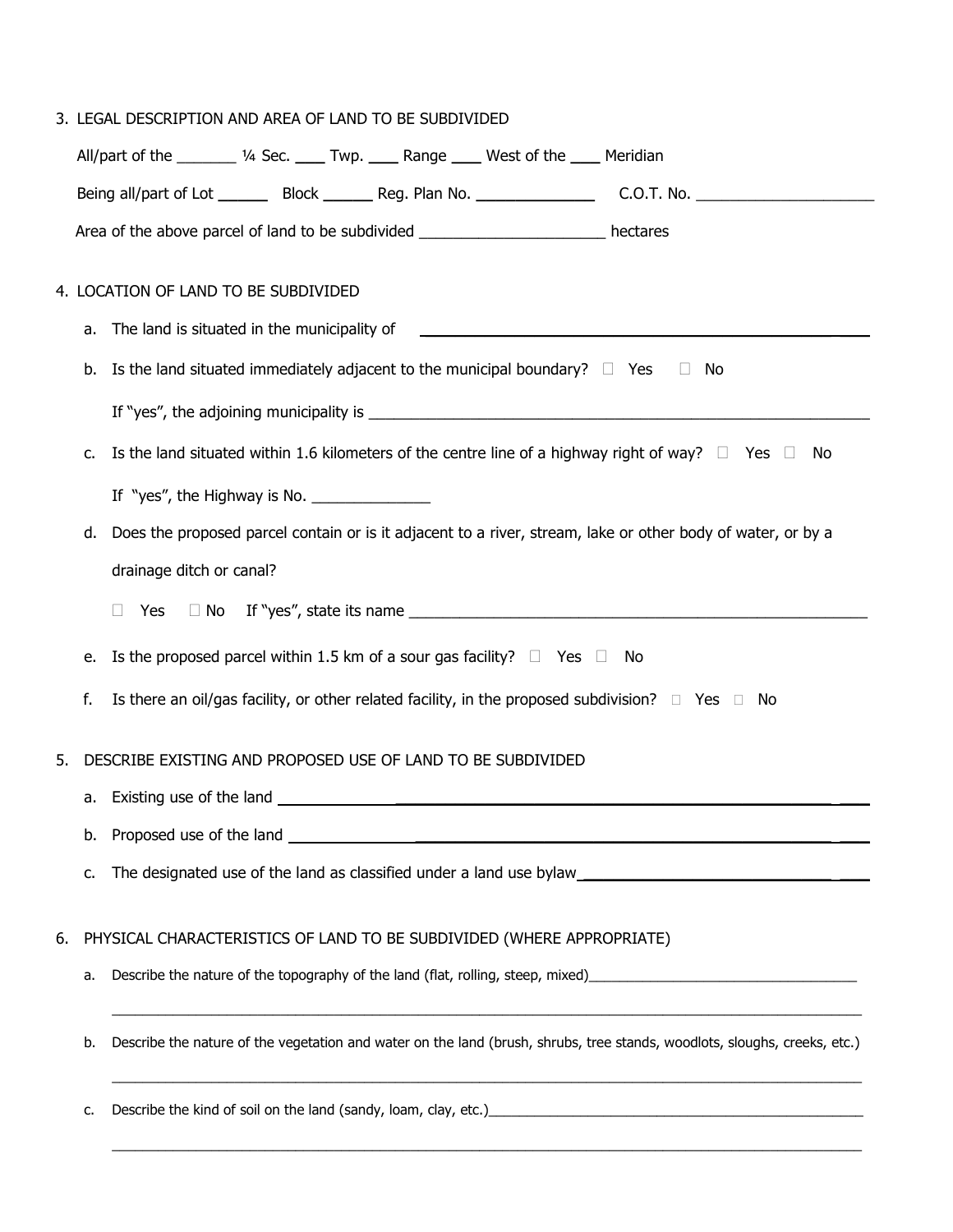#### 7. EXISTING BUILDINGS ON THE LAND TO BE SUBDIVIDED

Describe any buildings and any structures on the land and whether they are to be demolished or moved

#### 8. WATER AND SEWER SERVICES

If the proposed subdivision is to be served by other than a water distribution system and a wastewater collection system, describe the manner of providing water and sewer disposal.

\_\_\_\_\_\_\_\_\_\_\_\_\_\_\_\_\_\_\_\_\_\_\_\_\_\_\_\_\_\_\_\_\_\_\_\_\_\_\_\_\_\_\_\_\_\_\_\_\_\_\_\_\_\_\_\_\_\_\_\_\_\_\_\_\_\_\_\_\_\_\_\_\_\_\_\_\_\_\_\_\_\_\_\_\_\_\_\_\_\_\_\_\_\_\_\_\_\_\_\_\_

 $\Box$ 

## 9. ADDITIONAL INFORMATION (Pursuant to Section 4(5) of the Subdivision and Development Regulation)

a. Municipal address of land (if any)

b. Proposed land use district (if amendment required) \_\_\_\_\_\_\_\_\_\_\_\_\_\_\_\_\_\_\_\_\_\_\_\_\_\_

- c. Total number of parcels being created (including any remaining land in title) \_\_\_\_\_\_\_\_\_\_\_\_\_\_\_\_\_\_\_\_\_\_\_\_\_\_\_\_\_
- d. Size of parcels being created
- e. Proposed use of remaining land in title **\_\_\_\_\_\_\_\_\_\_\_\_\_\_\_\_\_\_\_\_\_\_\_\_\_\_\_\_\_\_\_\_\_ \_\_\_**
- f. Proposed disposition of reserves:
	- $\Box$  Land Dedication (location and areas to be shown on sketch)
	- $\Box$  Money in place of reserves (see note)
	- $\Box$  Deferment (by Caveat)
	- $\Box$  Not applicable (eg. Existing title less than two acres, first parcel out of quarter section, reserves previously provided).
- NOTE: In the event that the Subdivision Authority decides that money is to be provided in place of reserves, the registered owner may be required to provide an appraisal of the land referred to in the subdivision application.

#### 10. RIGHT-OF-ENTRY

The characteristics of the land must be taken into account when subdivision applications are reviewed. A visual inspection of the area proposed for subdivision is necessary to determine these characteristics. As the owner, or person in possession of the land proposed for subdivision, please indicate below, whether an authorized person may enter upon your land to carry out a visual inspection.

I am in favor of an inspection of the property, or  $\Box$  I am opposed to an inspection of the property

|    | 11. Indicate if the land that is the subject of the subdivision applications situated within:    | YES | NO.    |
|----|--------------------------------------------------------------------------------------------------|-----|--------|
| а. | 450m of an operating or non-operating landfill or hazardous waste management facility            |     |        |
| b. | 300m of an area of parcel of land that is currently being used for the processing of waste water |     | $\Box$ |
| c. | 300m of a livestock feeding lot.                                                                 |     |        |